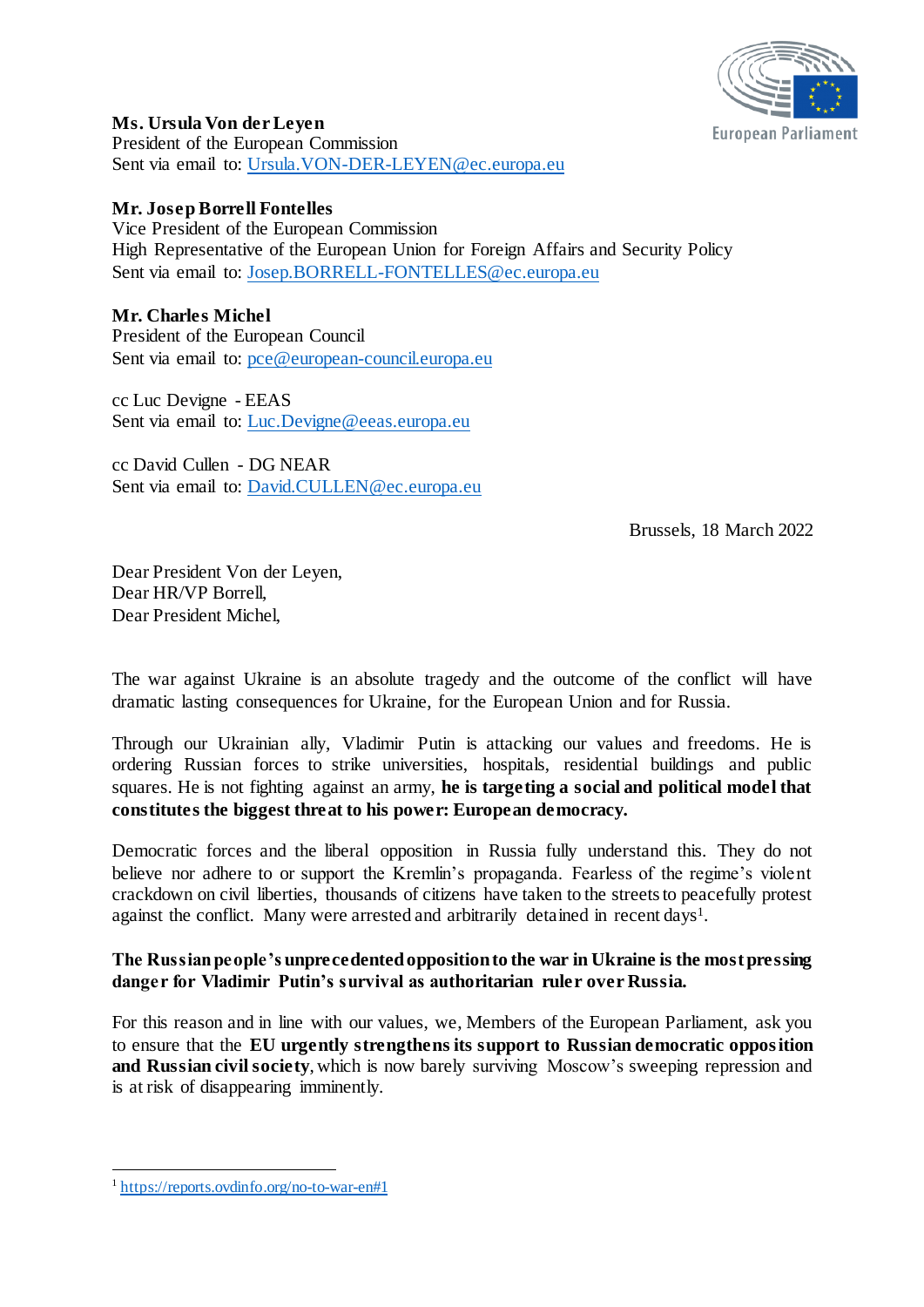The 'Colour Revolutions' in Ukraine and Georgia had already prompted a harsh legislative assault on independent civil society in Russia. Over the past decade, the criminalized concept of "foreign agent" has extended from NGOs, to media outlets, to individual journalists and bloggers, and eventually to individual activists and non-registered movements. Today, it can basically be used to target every dissident voice in the country.

The "Foreign Agent" law has become the Kremlin's weapon against most prominent opposition organisations. Alexey Navalny's Anti-corruption Foundation was listed as a 'foreign agent' organisation and liquidated two years later as an "extremist organisation'. Earlier this year, a court in Moscow ordered to liquidate Memorial Human Rights Centre on the same oppressive legal basis.

### **The European Parliament has repeatedly condemned and demonstrated its opposition to this oppression**<sup>23</sup> .

On the ground, financial support channelled from abroad is almost entirely blocked and **Russianorganisations and grass roots activists are now facing intense scarcity of funding.** On top of an extremely dire situation and a constant threat, their work suffers critically from this lack of financial aid. Many of them have been forced to escape the country and are trying to reach the EU, where they hope to continue their activities from the territory of Member States.

## **But, without funding, they will not be able to continue their crucial work.**

We all know that **foreign aggression and internal repression are two sides of the same coin in Putin's strategy**. Since the launch of Ukraine's invasion, the horrendous situation has gotten even worse for the few remaining independent organisations. Providing support to the Russian opposition goes hand in hand with our unprecedented assistance to the Ukrainian resistance.

As an integral part of the EU's broader outstanding response to the conflict, we urge you to:

- foster a responsible response from Member States through the **issuance of visas for Russian democracy activists** and human rights defenders, forced to leave the country to pursue their work safely;
- in the immediate future, **significantly enhance financial resources allocated to CSO partners on the ground and to existing mechanisms, such as the European Endowment for Democracy (EED)**, which are actively supporting Russian activists but urgently need more resources to help them create a critical and lasting change in the country;
- in the medium to longer-term, consider creating a dedicated **EU fund for Russian democrats in exile** fighting Vladimir Putin's regime from EU territory.

**These brave activists urgently need safe relocation and access to flexible funding**.

j

<sup>2</sup> [https://www.europarl.europa.eu/news/en/headlines/eu-affairs/20211209STO19125/sakharov-prize-2021](https://www.europarl.europa.eu/news/en/headlines/eu-affairs/20211209STO19125/sakharov-prize-2021-parliament-honours-alexei-navalny) [parliament-honours-alexei-navalny](https://www.europarl.europa.eu/news/en/headlines/eu-affairs/20211209STO19125/sakharov-prize-2021-parliament-honours-alexei-navalny)

<sup>3</sup> [https://www.europarl.europa.eu/doceo/document/TA-9-2021-0509\\_EN.html](https://www.europarl.europa.eu/doceo/document/TA-9-2021-0509_EN.html)